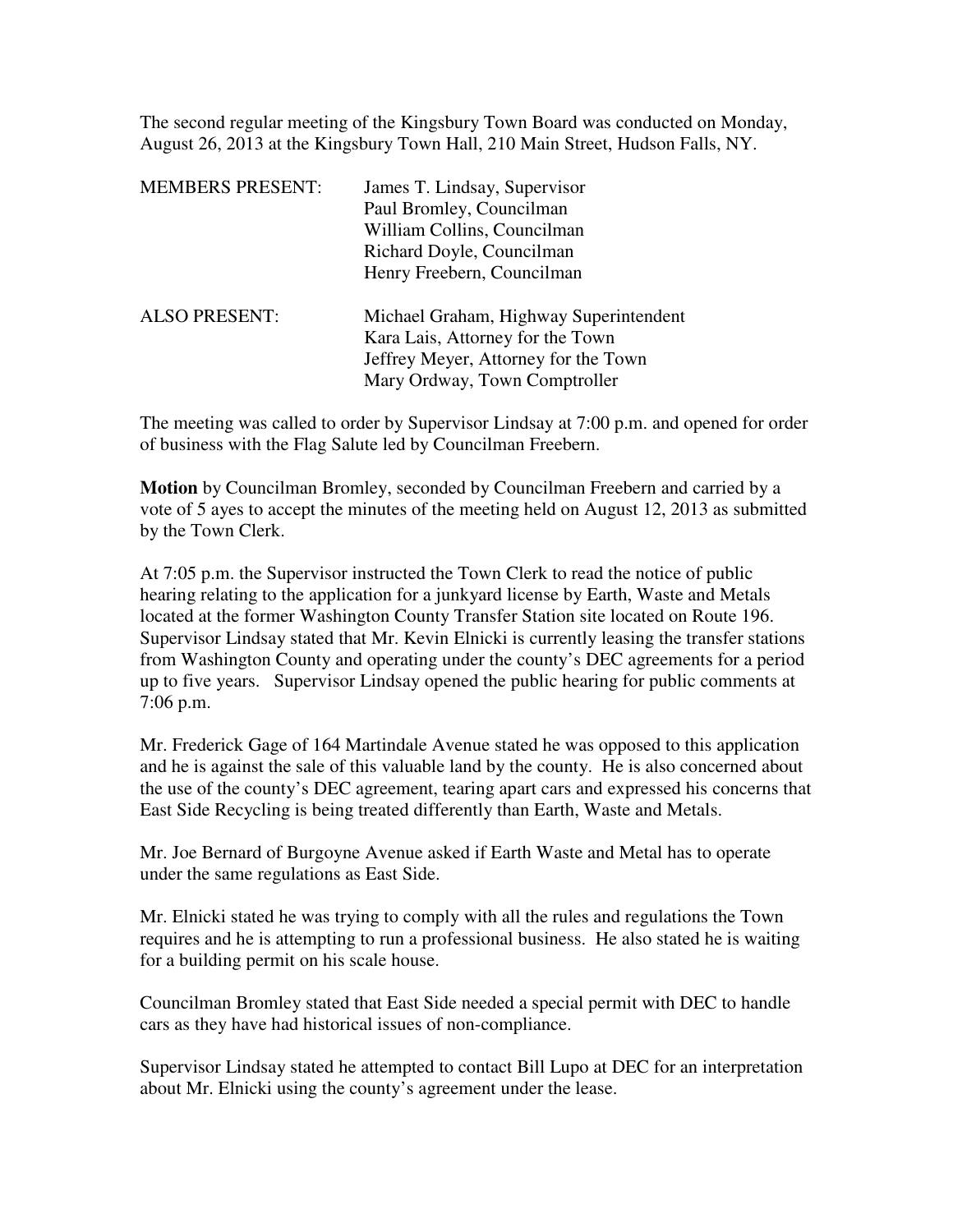Mr. Gage also stated that this area was in the middle of the Harrier Hawk habitat prior to Washington County building the transfer station. He also stated that since 1991 no leachates have been found in the brook of the aquifer and he hopes that will remain clean

Mr. Elnicki invited anyone who wished to tour his facility to come out any time. The Town Attorney cautioned the board members that no more than two should go out at one time or a notice of a public meeting would be required.

The Town Board left the public hearing open for further discussion.

## LEGAL UPDATE:

Councilman Bromley asked about the status of the letter of credit from East Side. Kara had spoken to East Side's attorney and they are in the process of setting up another bank account to complete this.

Councilman Doyle asked what the status was regarding the receiver of taxes position. Kara reported that everything was on schedule and in order.

## REPORTS:

The Town Clerk reported that she had been working on getting the polls ready for the Primary Election on September 10. The polls have been consolidated as far as workers in the sites. There is a Republican Primary in Kingsbury for Supervisor and a countywide Conservative Opportunity to Ballot.

She reported she had been contacted by Steve Peluso from NYS Taxation and Finance. He wants to come to one of our town board meeting and give a presentation about the resigning up for basic STAR eligible residents and he will stay after to help residents sign up.

Supervisor Lindsay reported that Ross Cortese in on vacation this week. He knows that Ross has been working on the building permit for the scale house for Mr. Elnicki. He also stated that Glens Falls Labels is interested in purchasing Lot 11 in the Industrial Park for a 2-phase expansion project.

Comptroller Mary Ordway stated she had given the board members a spreadsheet regarding the amount of money the Town has saved on health insurance. She stated the Town could renew the current insurance policy with a 6% increase or we had the option to increase the deductibles for the plans. **Motion** by Councilman Freebern, seconded by Councilman Bromley and carried by a vote of 5 ayes to continue with the current medical insurance plan with the same deductibles.

Highway Superintendent Michael Graham reported the highway garage facility is coming along very nicely. The firewall footing has been poured and the center piers have been